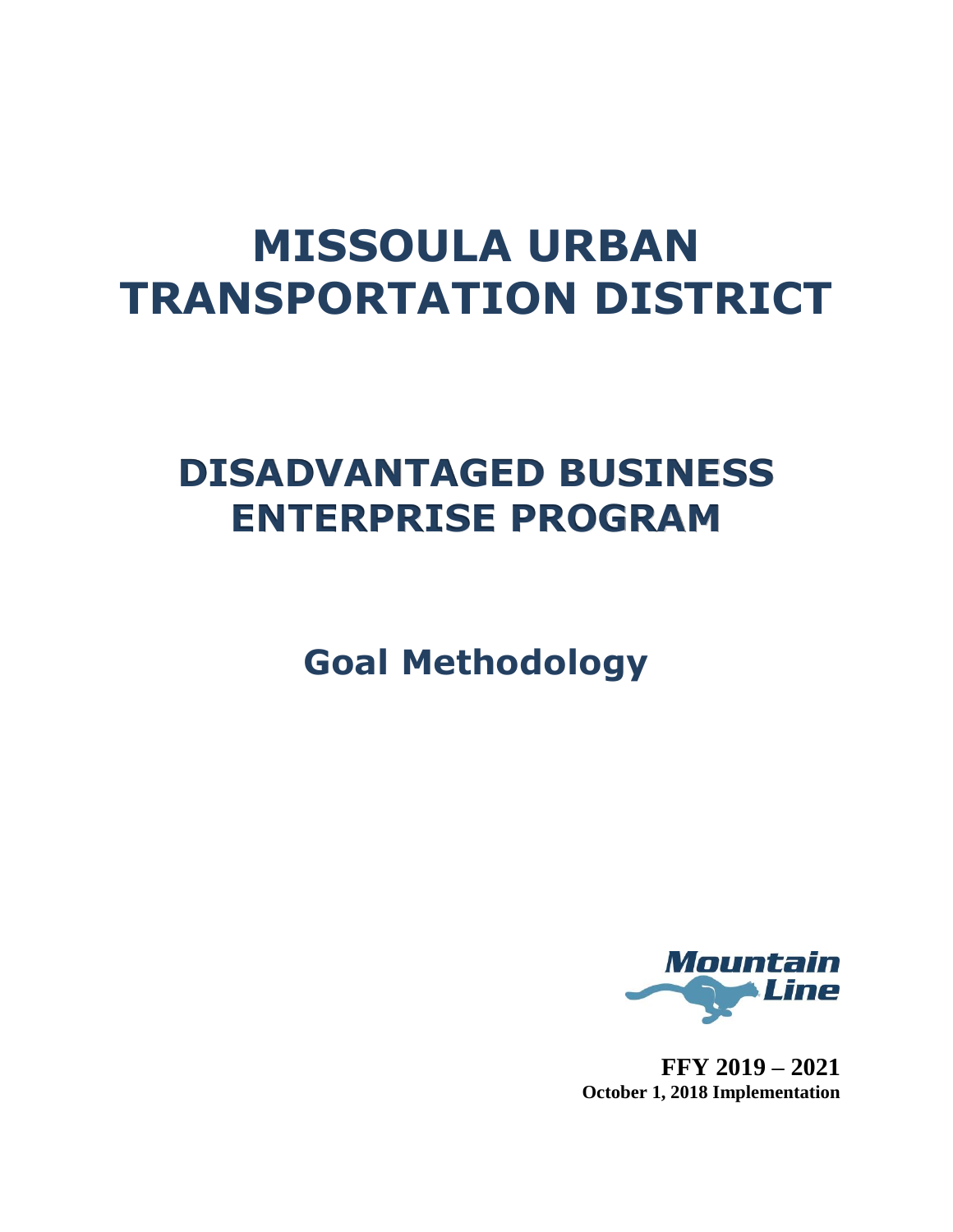### **Goal Methodology**

The Missoula Urban Transportation District (MUTD), in accordance with United States Department of Transportation guidelines, determines MUTD's Disadvantaged Business Enterprise (DBE) Program Annual Participation Goal (APG) for the Federal Transit Administration (FTA) on a staggered three-year schedule.

MUTD calculates the APG using the criteria set forth in 49 CFR Part 26.45. The determination of the level of DBE participation is based on the availability of all DBE businesses that are ready, willing, and able to participate in FTA-assisted contracts in the State of Montana in relationship to all comparable businesses, which are known to be available to compete for FTA-assisted contracts.

For Federal Fiscal Year 2019 - 2021, MUTD has established a proposed overall DBE goal of 0.00% based on the requirements of 49 CFR Part 26.45. MUTD is proposing to meet 100% of its overall DBE goal through the use of race-neutral means.

MUTD utilizes a two-step process to determine its overall DBE participation goal:

Step 1: Using the DBE Directory, determine the base figure for the overall goal by calculating the number of ready, willing and able DBEs to perform the types of work on FTA-assisted contracts that MUTD intends to award in MUTDs work area. Next using the Census Bureau County Business Patterns determine the numbers of all ready, willing and able DBEs to perform the types of work on FTA-assisted contracts that MUTD intends to award.

Step 2: Adjust the base figure using factors relevant to MUTDs marketplace.

MUTD examined all of the evidence available in its jurisdiction and determined if an adjustment was needed to the base figure to arrive at the overall goal. MUTD performed an analysis of median past DBE participation as evidence for an adjustment and determined that MUTD will not make and adjustment for past participation because the numbers are very different due to the available participation in the next three years.

#### **STEP 1: SETTING THE APG BASE FIGURE**

To determine the Step 1 Base Figure, MUTD calculated the relative DBE availability in accordance with 49 CFR Part 26.45 (1), which states:

(1) Use DBE Directories and Census Bureau Data, Determines the number of ready, willing and able DBEs in your market from the DBE directory. Using the Census Bureau's County Business Pattern (CBP) database, determine the number of all ready, willing and able businesses available in your market that perform work in the same NAICS codes. (Information about the CBP database may be obtained from the Census Bureau at their website, http://censtats.census.gov/cgibin/msanaic/msasect.pl.) Divide the number of DBEs by the number of all businesses to derive a base figure for the relative availability of DBEs in your market.

To perform the calculation, two figures need to be determined; the number of DBE firms and the number of total firms that are ready, willing, and able to compete for FTA-assisted contracts through MUTD.

#### **DBE Firms**

MUTD evaluated the DBE Directory based on firms certified as of July 2016. The NAICS codes used are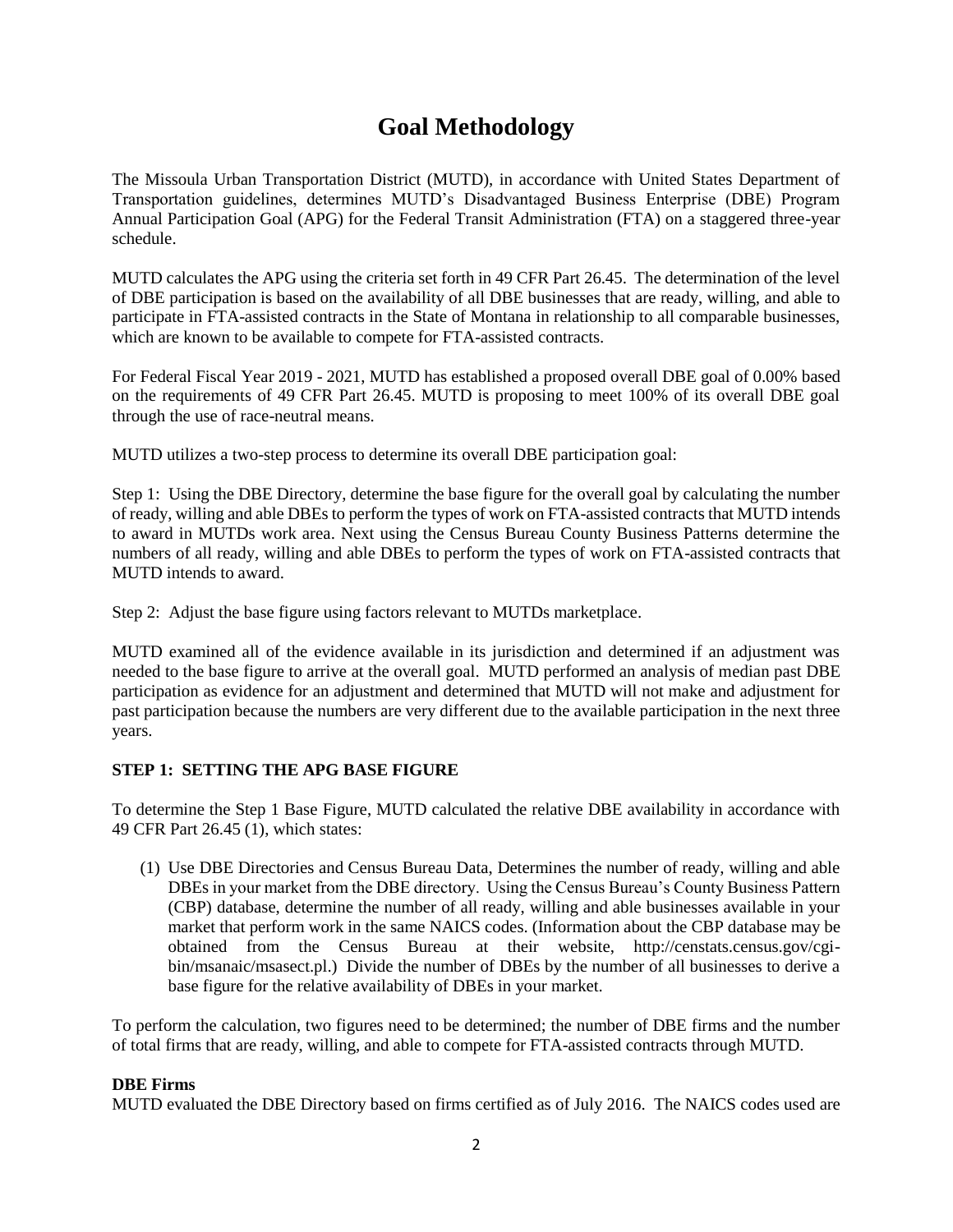consistent with the type of work MUTD has performed in the past and FTA-assisted contracts MUTD intends to let in the future. Table 1 provides a breakdown of the number of DBE firms by NAICS code, which is further separated by those performing the types of work MUTD intends to award. The work area was determined by geographical location using a 115-mile radius since Missoula is a relatively small community.

| <b>Description</b>                                | <b>NAICS Code</b> | <b>Number</b> |
|---------------------------------------------------|-------------------|---------------|
|                                                   |                   |               |
| Construction                                      | 236220            |               |
| <b>Professional Services</b>                      | 541613            |               |
| New Vehicle Dealer                                | 441110            |               |
| <b>Total DBE Firms for FTA-Assisted Contracts</b> |                   |               |

#### **Table 1 - Number of DBE firms by NAICS code for FTA-Assisted Contracts**

#### **Total Firms**

Using the same NAICS codes as identified in Table 1, MUTD reviewed the number of businesses published in the Census Bureau County Business Patterns<sup>1.</sup> Table 2 provides a breakdown of total firms from the Census by their NAICS code.

| $\frac{1}{2}$ and $\frac{1}{2}$ and $\frac{1}{2}$ are $\frac{1}{2}$ and $\frac{1}{2}$ and $\frac{1}{2}$ and $\frac{1}{2}$ and $\frac{1}{2}$ and $\frac{1}{2}$ and $\frac{1}{2}$ and $\frac{1}{2}$ and $\frac{1}{2}$ and $\frac{1}{2}$ and $\frac{1}{2}$ and $\frac{1}{2}$ and $\frac{1}{2}$ a<br><b>Description</b> | <b>NAICS Code</b> | <b>Number</b> |
|---------------------------------------------------------------------------------------------------------------------------------------------------------------------------------------------------------------------------------------------------------------------------------------------------------------------|-------------------|---------------|
|                                                                                                                                                                                                                                                                                                                     |                   |               |
| Construction                                                                                                                                                                                                                                                                                                        | 236220            | 108           |
| <b>Professional Services</b>                                                                                                                                                                                                                                                                                        | 541613            | 103           |
| New Vehicle Dealer                                                                                                                                                                                                                                                                                                  | 441110            | 126           |
| <b>Total Number of total firms from Census Data by NAICS code</b>                                                                                                                                                                                                                                                   |                   | 337           |

#### **Table 2 - Number of total firms from Census Data by NAICS code**

The relative DBE availability is calculated as follows:

0 Ready, willing, and able DBE  $=$  0.00% DBE availability

337 Total firms ready, willing, and able

#### **STEP 1: BASE FIGURE WEIGHTING**

Weighting can help ensure that the Step 1 Base Figure is as accurate as possible. In order to weight the relative DBE availability, MUTD reviewed dollar amounts by work type awarded on FTA-assisted contracts. These amounts exclude funds used for the purchase of transit vehicles and operating expenses such as salaries such as salaries and fringe benefits.

MUTD's contracting market was evaluated on a statewide basis. MUTD will not be letting similar contracts in the next three federal fiscal years as it did in the past, excluding any new vehicle purchases. Therefore, Table 3 estimates the amounts by work type to be expended for the next three fiscal years based on budget projections.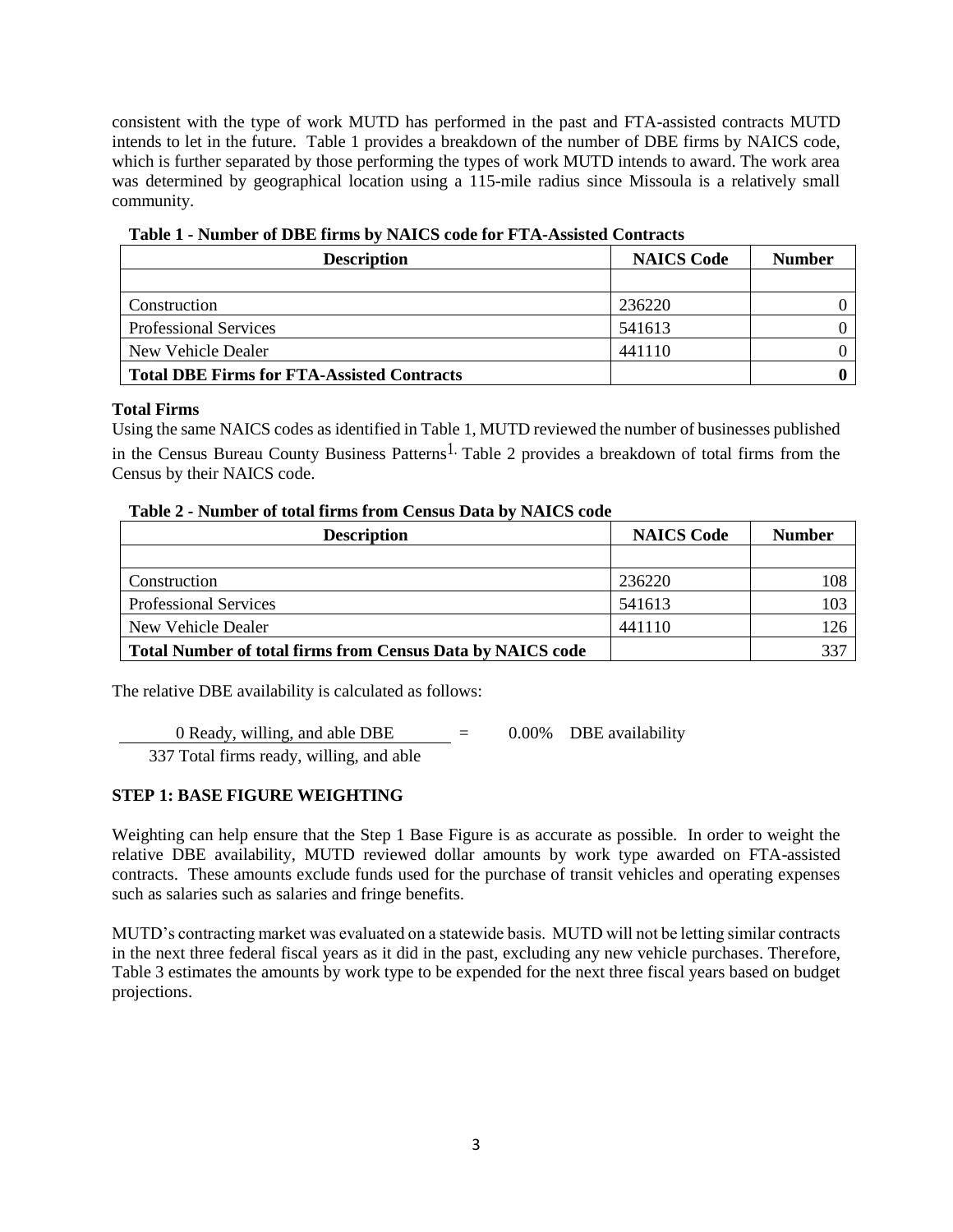| Table 3 - FTA Assisted Amounts by Work Type |
|---------------------------------------------|
|---------------------------------------------|

|                              |                   |           | $%$ of       |
|------------------------------|-------------------|-----------|--------------|
| <b>Work Type</b>             | <b>NAICS Code</b> | Amount    | <b>Total</b> |
|                              |                   |           |              |
| Construction                 | 236220            | 917,970   | 88%          |
| <b>Professional Services</b> | 541613            | 62,095    | 6%           |
| New Vehicle Dealer           | 441110            | 60,056    | 6%           |
| Total                        |                   | 1,536,047 | 100%         |

The relative availability of DBEs by work type was multiplied by the amount of work projected to be available.

#### **STEP 2; ADJUSTMENTS TO THE APG BASE FIGURE**

During Step 2, MUTD examined all of the evidence available in its jurisdiction to determine what adjustment, if any, is needed to the base figure in order to arrive at the overall DBE participation goal. MUTD conducted an analysis of information described in 49 CFR Part  $26.45$  (d)(1)(i):

- (1) There are many types of evidence that must be considered when adjusting the base figure. These include:
	- (i) The current capacity of DBEs to perform work in your DOT-assisted contracting program, as measured by the volume of work DBEs have performed in recent years;
	- (ii) MUTD examined all of the evidence available in its jurisdiction to determine if an adjustment was needed to the base figure to arrive at the overall goal. MUTD performed an analysis of median past DBE participation as evidence for an adjustment and determined that because the numbers were similar, a step 2 adjustment was not needed.

#### **Analysis of Recent Years**

To determine the impacts of the current local market conditions and work performed by DBE firms, MUTD reviewed the FTA Uniform Report of DBE Awards or Commitments and Payments for Federal Fiscal Years 2016 – 2018. Table 5 indicates DBE utilization for the past three years:

| <b>Federal Fiscal Year</b> | <b>Total Dollars of</b><br><b>Prime Contracts</b><br>Awarded | <b>Total Dollars</b><br><b>Awarded or</b><br><b>Committed to</b><br><b>DBEs</b> | Percentage of<br><b>Total Dollars to</b><br><b>DBEs</b> |
|----------------------------|--------------------------------------------------------------|---------------------------------------------------------------------------------|---------------------------------------------------------|
| 2018                       | 371.678                                                      |                                                                                 | 0.00%                                                   |
| 2017                       | 68,722                                                       |                                                                                 | $0.00\%$                                                |
| 2016                       | .740                                                         |                                                                                 |                                                         |

**Table 5 - FTA DBE Utilization for Federal Fiscal Year 2016 - 2018**

To determine DBE past participation, MUTD calculated the median of the range (0.00%) and the average (0.00%). Since the past participation figures and the Step 1 base figure (0.00%) are very different due to the available participation in the next three years, MUTD chose not to make an adjustment for past participation. The overall FTA DBE goal is set at 0.00%.